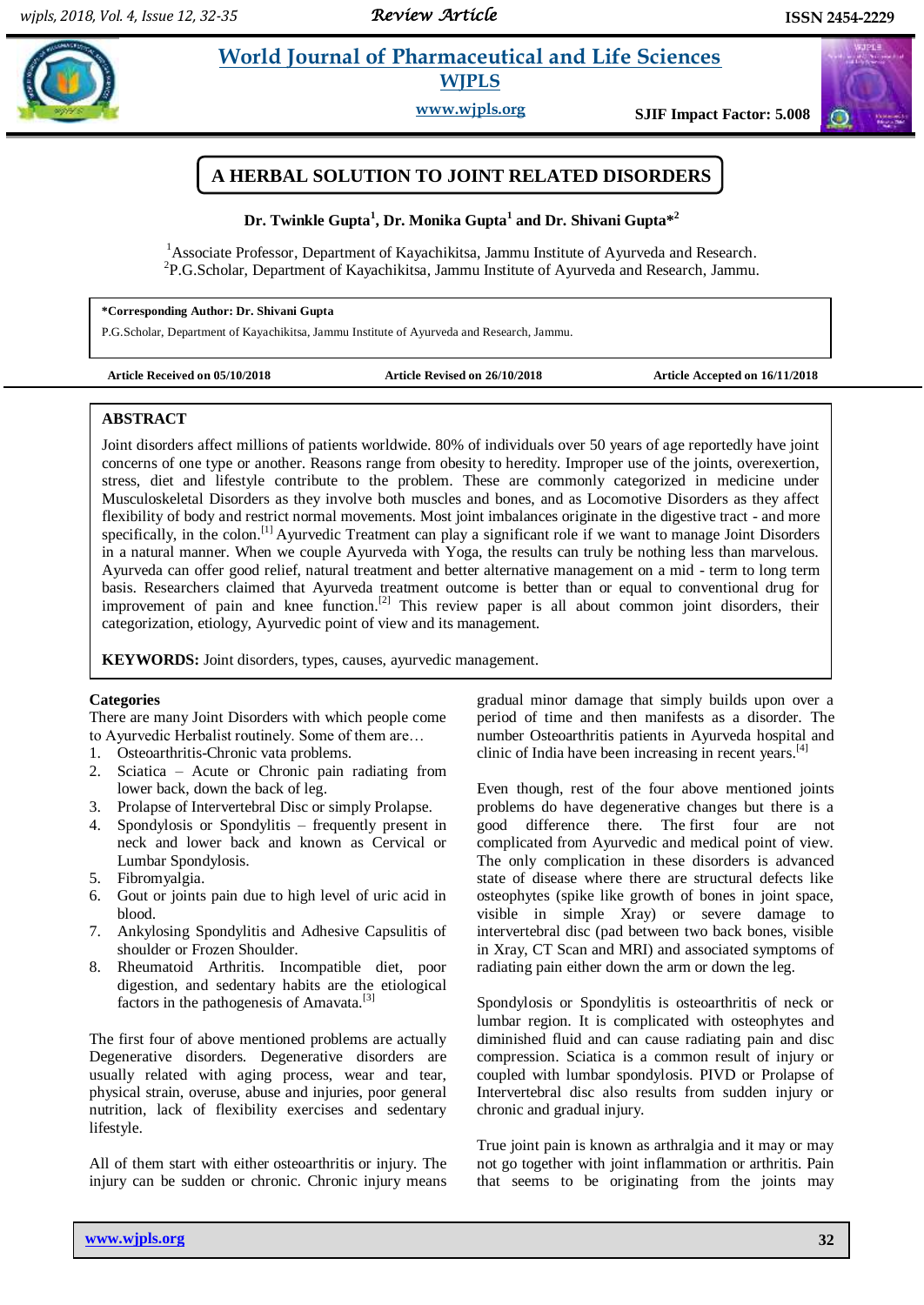sometimes originate from other bodily structures such as ligaments, tendons or muscles. Bursitis and tendinitis are examples of disorders that originate from structures outside the joints. Different joints are affected by different disorders. This is the reason why doctors would treat pain affecting a single joint differently than pain in more than one joint. When multiple joints are involved, it is quite possible that both joints on either side of the body are affected (for example, either both knees or both shoulders). This is called symmetric arthritis. In other disorders, the pain moves from joint to joint and is known as migratory arthritis.

#### **The Ayurvedic Perspective**

Ayurveda identifies two major types of joint problems. The first type is associated with poorly nourished joints or low bone density and overall weakness in the joints. This kind of problem starts with some discomfort, a cracking sound, and if not taken care of, results in eventual immobilization of the joints. Because the bone is not getting the nourishment it needs, it starts to degenerate. The second kind is associated with a toxic overload in the joints, and is the result of too many toxins in the body. As *ama* (the sticky, toxic wasteproduct of incomplete digestion) accumulates in the joint, it first creates stiffness and heaviness. If it stays there for a long time, the joint can become swollen and painful. Damp, cold weather can aggravate this type of joint problem.

Diseases of the musculoskeletal system and connective tissues comprise a heterogenous group of disorders in which musculoskeletal pain and stiffness are prominent. Rheumatic diseases affect people of alll ages and ehtnic groups. Their frequency increases with age; as many as 40 % of people over the age of 65 years in United Kingdom have had some kind of rheumatic disorder and 20 million people experience a rheumatic complaint each year. The cost to United States economy attributed to musculoskeletal disorders is more than 20 billion dollars per annum.

Connective tissue as their name implies, provide the structural framework for the body and all its organs. Connective tissues are composed of cells of mesenchymal origin that synthesize and secrete an extra cellular matrix consisting of variable amounts of collagens, proteoglycans and elastin as well as glycoproteins such as laminin and fibronectin. Fibronectin, laminin, collagen and some other glycoproteins act as ligands for transmembrane adhesion proteins called integrins, that regulate cell-matrix interactions by linking the extra cellular matrix proteins with the cytoskeleton. Early in embryonic development connective tissues differentiate to form the specialised tissues required for musculoskeletal functions, such as muscles, tendons, ligaments, cartilage and bone.

Bones are joined to each other at joints. These may be fibrous, as in the symphysis pubis; cartilaginous, as in costochondral joints and intervertebral discs; or synovial, as in the more complex joints of the limbs where greater movement is required.

### **Symptoms of Joint Pain**

The main symptom of this disease is severe pain in the affected joints. The tissues in and around the joints become inflamed and movement of the joint becomes extremely painful. Untreated arthritis may lead to permanent deformity of the affected joints.

- Fever
- Immense pain and stiffness in affected muscles, especially stiffness and pain (i.e., fingers, wrists, elbows, knees, ankles) in the morning
- Excruciating pain and stiffness in the joints
- Redness of joints, tiny red spots on skin
- Loss of range of motion
- Locking or popping of the joint
- Weakness and fatigue
- Limping
- Cramps and tics in muscles
- Warm or hot joints
- Pain or discomfort worsened by prolonged sitting or standing
- Bruising or discoloration
- Inability to bear weight

## **Root Causes of Joint Pain**

Usually, the pain originating from multiple joints can be attributed to arthritis. Disorders that are at the root of arthritis may show different tendencies, such as:

- The number of joints involved
- The specific part of the central skeleton involved, such as the spine or pelvis
- Whether the condition is acute or chronic

The following medical conditions are some of the possible causes of joint pain as a symptom. There are likely to be other possible causes.

- Various forms of arthritis
- Joint injury
- Joint strain
- Joint sprain
- Previous joint injury
- Infections many infections cause aching joints and muscular pain Lupus
- **Osteonecrosis**
- Sickle cell anemia
- Anxiety (causes muscle tension and joint inflammation)
- Gout
- Lyme disease
- Gonorrhea
- Hypothyroidism.

#### **Vata- Related Joint Problem**

When Vyana Vata, which is the aspect of Vata that governs the circulation and nerve impulses, is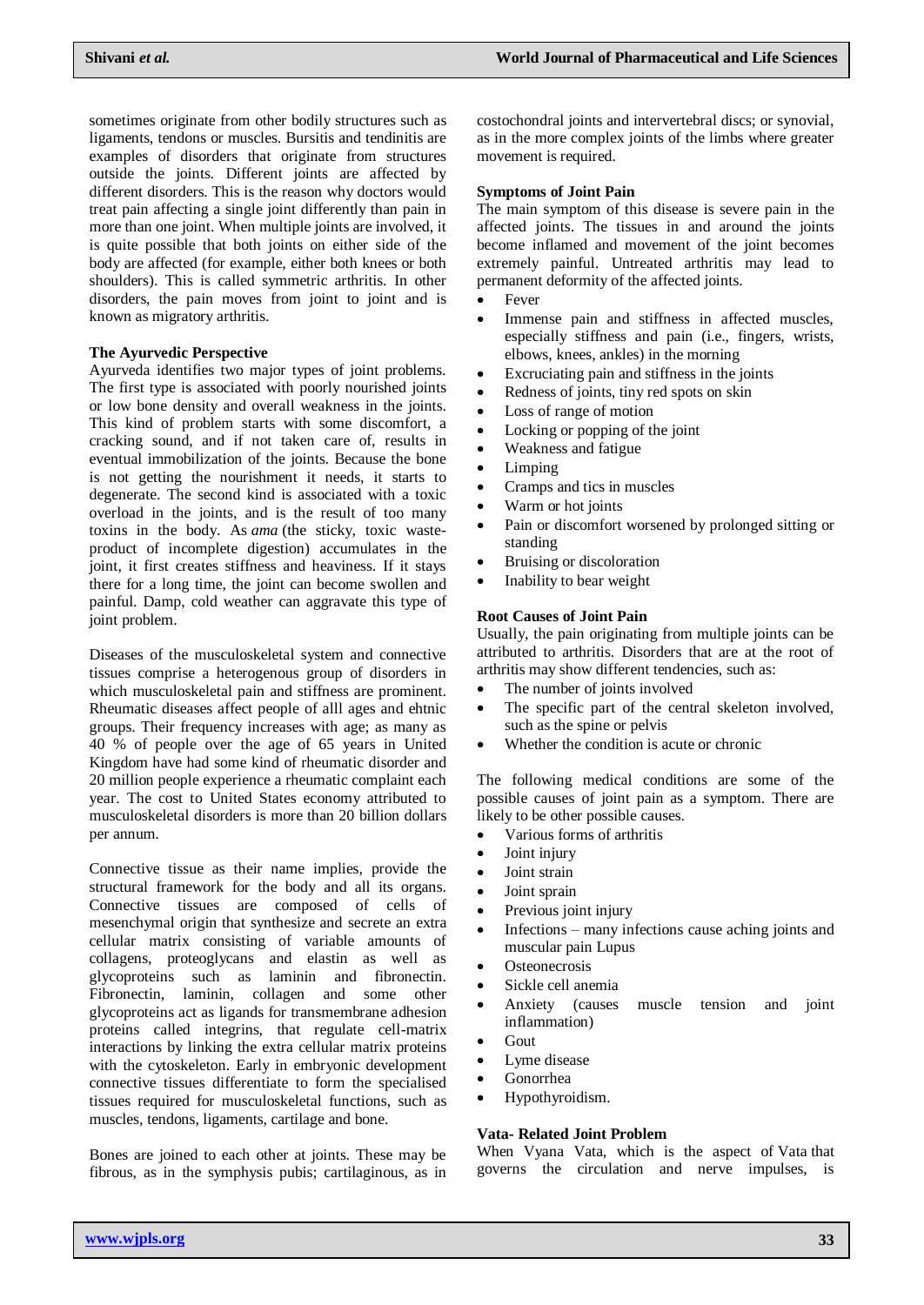aggravated, the first type of joint problem can occur. The person's circulation, metabolism, and ability to absorb food are weakened; as a result, the bone tissue does not receive enough nourishment and eventually starts to degenerate. The imbalance in Vyana Vata and the weakened circulation, metabolism and absorption create a drying effect on Shleshaka Kapha, the subdosha of Kapha that governs lubrication of the joints. When this happens, the joints are not lubricated properly and this creates the discomfort, cracking sound, and diminished flexibility.

# **Foods and Lifestyle Habits to Pacify Vata**

Include all six tastes (sweet, sour, salty, bitter, astringent, and pungent) in your diet. Favor the sweet, sour, and salty tastes, as these help pacify Vata dosha, and eat less of the bitter, astringent and pungent foods. Other healthy foods to include in the Vata pacifying diet are grains such as quinoa, rye and amaranth, cooked in water to which a little Ghee has been added; freshly cooked organic vegetables; split mung dhal soup; and sweet, organic, juicy fruits. It's important to eat a diet rich in calcium, including high-quality organic milk and vegetables such as spinach, kale, asparagus, and root vegetables cooked with Vata Churna.

Follow a Vata-pacifying daily routine. Go to bed before ten o'clock at night, and rise before six a.m. Avoid too much stimulating activity at night, such as watching television right before bed. Eat your main meal at noon, and eat a light, nourishing dinner early in the evening. Engage in some mild exercise such as walking for half an hour a day. Practice Transcendental Meditation® on a regular basis to dissolve stress and calm your mind. All of these things together will soothe Vata dosha and prevent and correct Vata-based joint problems. A daily ayurvedic Oil massage is recommended to prevent these kinds of joint problems, because it helps settle Vata dosha.

# **Herbs that Heal**

The herbal formula for this type of joint problem has a special name in ayurveda, called santarpana, which means nurturing. Based on this nurturing theory of santarpana, Asmi Ayurveda Consultancy & Herbals has developed a precise combination of nourishing herbs that provides nourishment to bones and joints and supports the bone tissue and Shleshaka Kapha.

This program is most effective in restoring balance to the joints when there is a small amount of malnutrition of the bone and drying of Shleshaka Kapha. If the problem is more severe than that, it is important to consult a physician. The primary outcome of Ayurvedic medicinal plants have analgesic, anti-inflammatory, chondroprotection, soft tissue healing, antiosteoporosis, immune-modulation, anti-lipogenesis, anabolic effect, and anti-oxidative stress. The secondary outcome of Ayurvedic antiarthritis drugs and regimen are to improve

digestion and metabolism, normalize the gut function and clear bowel movement. [5-8]

# **Ama-Related Joint Problem**

This second type of joint problem is really a problem of *ama* (digestive toxins) in the joints, and is characterized by a heavy, stiff feeling. Sometimes a bout of cold, humid weather can trigger these symptoms. That is the first stage. If nothing is done to dissolve the *ama* and it sits in the joints for a long time, eventually the *ama* converts to amavisha, an even more toxic form of *ama* that is more irritating and reactive in nature. Amavisha causes the joint to become inflamed, swollen, and painful. In this kind of environment, *ama* also mixes with the natural lubricating fluids in the joint governed by Shleshaka Kapha, forming an extremely sticky, toxic substance known as Shleshma. Shleshma restricts mobility and disturbs circulation in the joint. If the *ama*, amavisha and Shleshma stay in the joints unattended to for a long time, eventually the structure of the joints and the bone itself becomes damaged. Once these morphological changes happen to the joint and bone, it becomes extremely difficult to correct.

# **Foods and Lifestyle Habits to Reduce Ama**

An *ama* -reducing diet is made up of warm, light, dryer foods that are easy to digest. Nourishing soups and warm, freshly cooked grains and vegetables prepared with Kapha Churna and spices to stimulate digestion are the mainstays of the *ama* -reducing diet. To keep your digestion working properly, avoid day sleep, and go to bed early so you can rise before 6:00 a.m. Exercise for half an hour every day, and choose atype of exercise that you enjoy. A brisk walk is ideal for most people, along with yogasana stretches, although if you have more Kapha dosha you may need more vigorous exercise to stay in balance. You'll feel lighter and more energetic just by making these simple changes in your routine.

A very effective way to purify the joint is to drink lots of *ama* pachana water (water infused with *ama* – reducing spices). To make the water, boil two quarts of water and put it in a thermos flask. Then add two to three thin slices of fresh ginger, 1/4 tsp. cumin, 1/4 tsp. fennel, 2 black peppercorns, and 2 leaves of mint. Let it steep. Drink this water throughout the day for a very purifying effect. It also helps to eat an apple cooked with prunes and figs each morning for breakfast. You can also cook your foods with an *ama*pachana spice mixture. To prepare this, mix 2 parts turmeric, 6 parts cumin, one part ajowan, 2 parts fenugreek, 1 part black pepper, and 6 parts fennel. Kapha Churna is also a good spice mixture for reducing *ama*. Castor oil is extracted from the attractive and ornamental Castor seeds by cold press method. It is one among the most commonly used oil since the prehistoric times for cleansing the colon, reproductive system and as a powerful detoxifying agent.<sup>[9]</sup> Eranda Taila have valuable therapeutic properties such as Anti-inflammatory, emmenagogue,